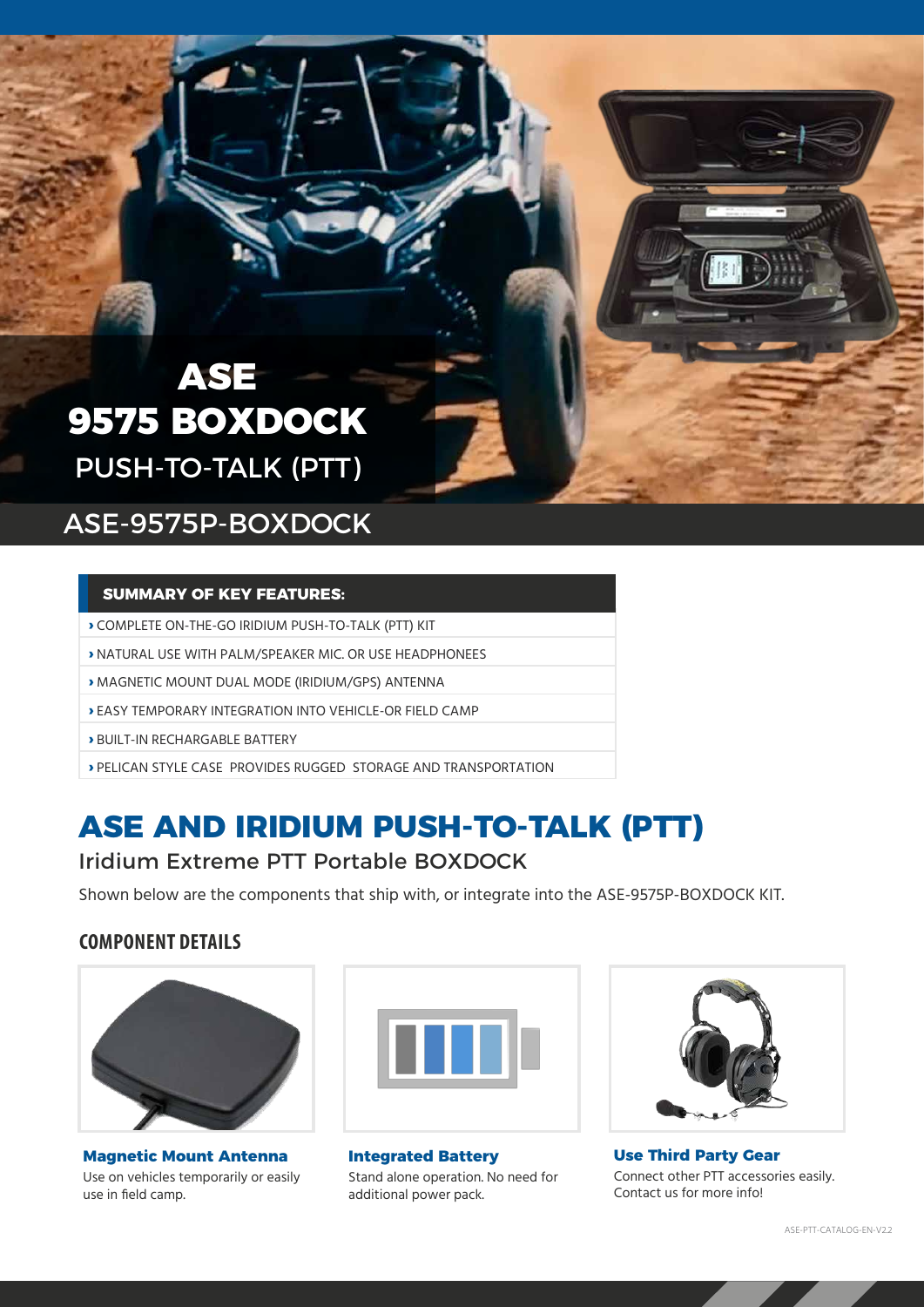



| <b>ASE-BOXDOCK</b>         |                                 |                       |
|----------------------------|---------------------------------|-----------------------|
| Voltage                    | 10VDC to 32VDC                  | Uses Iridium Charger  |
| Power                      | 12 Watts                        | <b>Active Peak</b>    |
| Connections                | Iridium SMA-F                   | GPS SMA-F             |
| <b>Operating Temp</b>      | $-10$ to 55 C                   |                       |
| Dimensions                 | $11.6 \times 8.3 \times 3.8$ in | 29.6 x 21.2 x 9.7 cm  |
| Weight                     | 4 lbs                           | 1.8 <sub>kq</sub>     |
| Shipping Weight            | 7 lbs                           | 3.2 kg                |
| <b>Shipping Dimensions</b> | $14 \times 10 \times 6$ in      | 35.6 x 25.4 x 15.2 cm |

# **ASE 9575P-BOXDOCK ON THE GO SOLUTION**

### **ADDITIONAL FEATURES/COMPONENTS**



**Uses the Iridium Charger** Uses the 6V charger for the Iridium Extreme PTT AC/DC or cigarette lighter



**Use on the Go** Great for vehicle applications such as emergency responders.



**External Panel** Allows for case to be closed. Charging indication easy to read.

San Diego, CA: +1 858-551-3894 Scottsdale, AZ: +1 480-443-1424

www.blueskynetwork.com

sales@blueskynetwork.com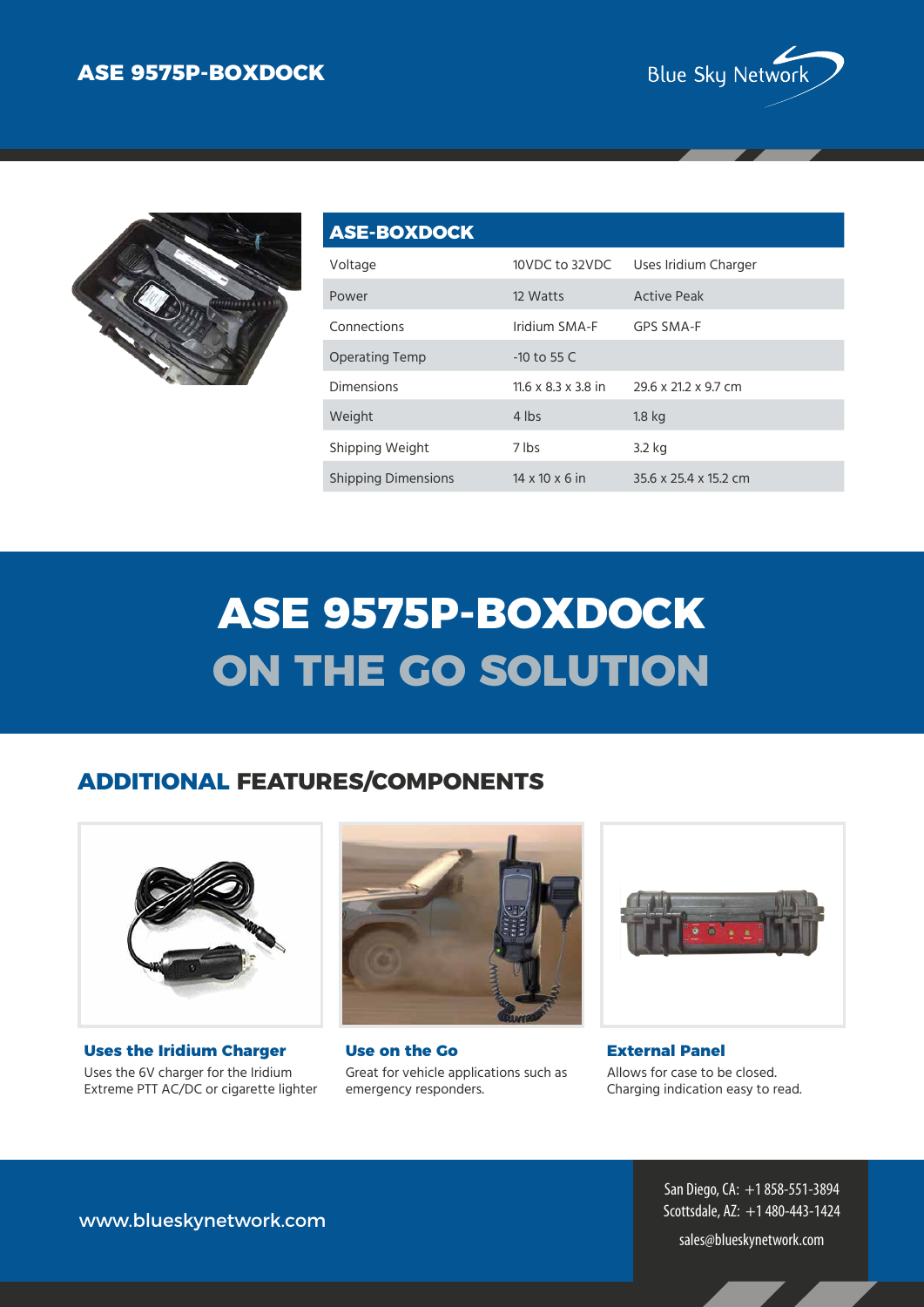



### **PANEL DETAILS**

San Diego, CA: +1 858-551-3894 Scottsdale, AZ: +1 480-443-1424

sales@blueskynetwork.com

www.blueskynetwork.com